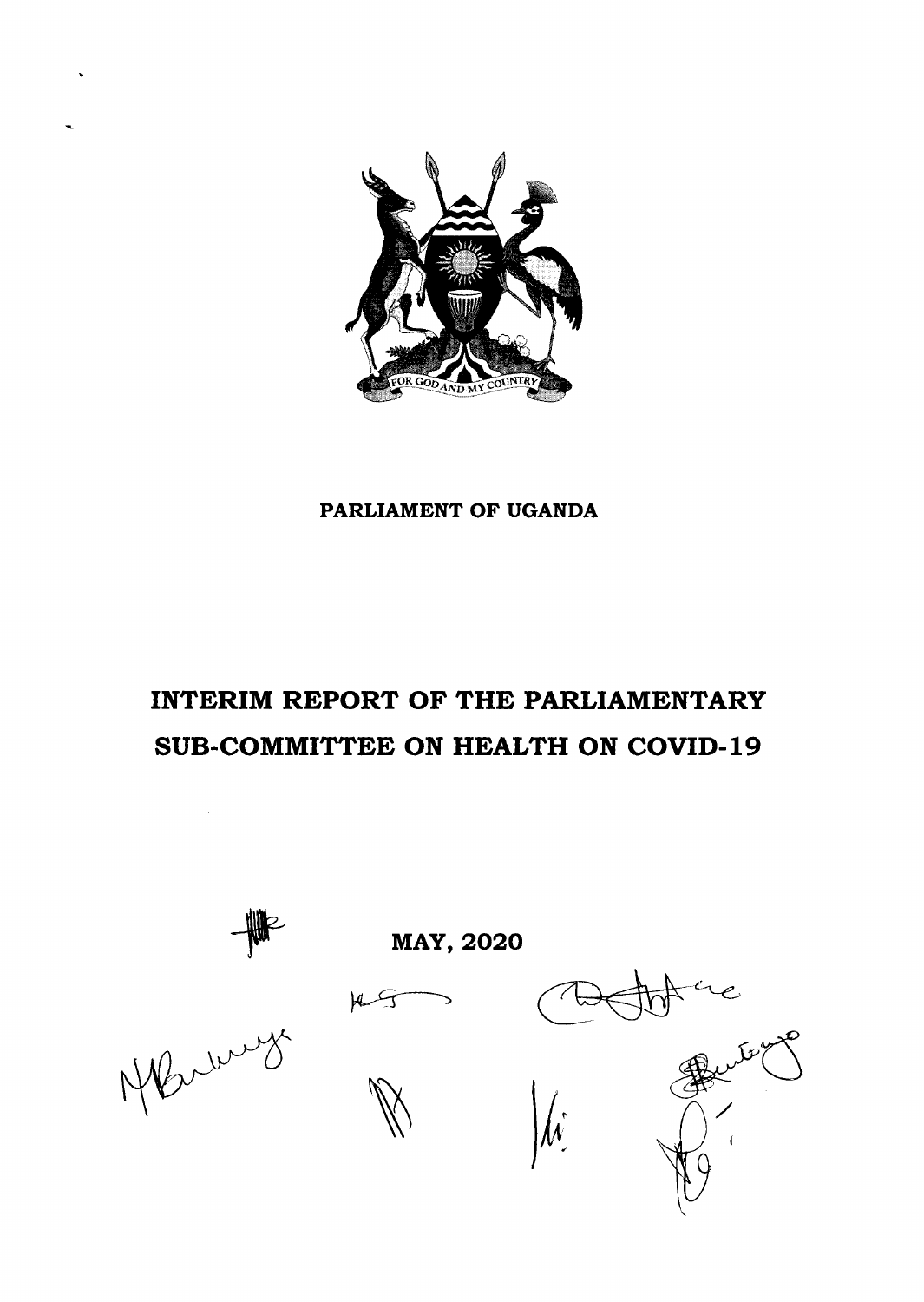#### 1. INTRODUCTION  $\mathbf{L}^{\text{max}}$

Rt. Hon. Speaker and Honourable Members,

The Rt. Hon. Speaker nominated eight (8) Members and two (2) technical staff to the Parliamentary Health Sub-Committee on COVID-19 to assess the preparedness of Government to combat the outbreak of the pandemic and advise the House and Government on the appropriate course of action.

The Committee would like to thank the Rt. Honourable Speaker and Parliament for the opportunity to represent the House in the fight against COVID-19.

In a special way, the Committee would like to thank His Excellency the President for his visionary, strategic and unique leadership that has made Uganda to shine in the region in combating the COVID-19 pandemic.

In light of this assignment, the Committee has so far covered part of the Central, South-Western, Eastern, Midwest sub-regions and hereby presents an interim report of the findings and proposed recommendations.

### 2. FINDINGS AND PROPOSED RECOMMENDATIONS

In the Committee's assessment, the following are some of the issues that we considered; whether there was adequate personal protective equipment (PPE) for frontline workers such as health workers, security personnel and others; whether the available infrastructure such as Quarantine Centres, Treatment Centres (TCs), Intensive Care Units (ICUs), at the various health facilities is adequate to handle the pandemic; screening, laboratory testing and contact tracing; the functionality of district task forces; whether there was adherence to health promotion and COVID preventive measures such as hand washing and social distancing in communities; the level of preparedness at border districts; the logistical and funding needs at the facilities;

#### 2.L PERSONAL PROTECTIVE GEAR

Whereas personal protective equipment is the only guarantee for health workers and security personnel's protection against viral transmission, there is acute shortage of masks, hand gloves, foot ware, disposable aprons, disinfectants and sanitizers across the board.

In some facilities, health workers buy their own items for example at Kawempe National Referral Hospital. At Masaka Regional Referral Hospital which has five (5) COVID-l9 cases was supplied with only two (2) pieces of N-95 masks, Bwera Hospital has never received any supplies while in some facilities, health

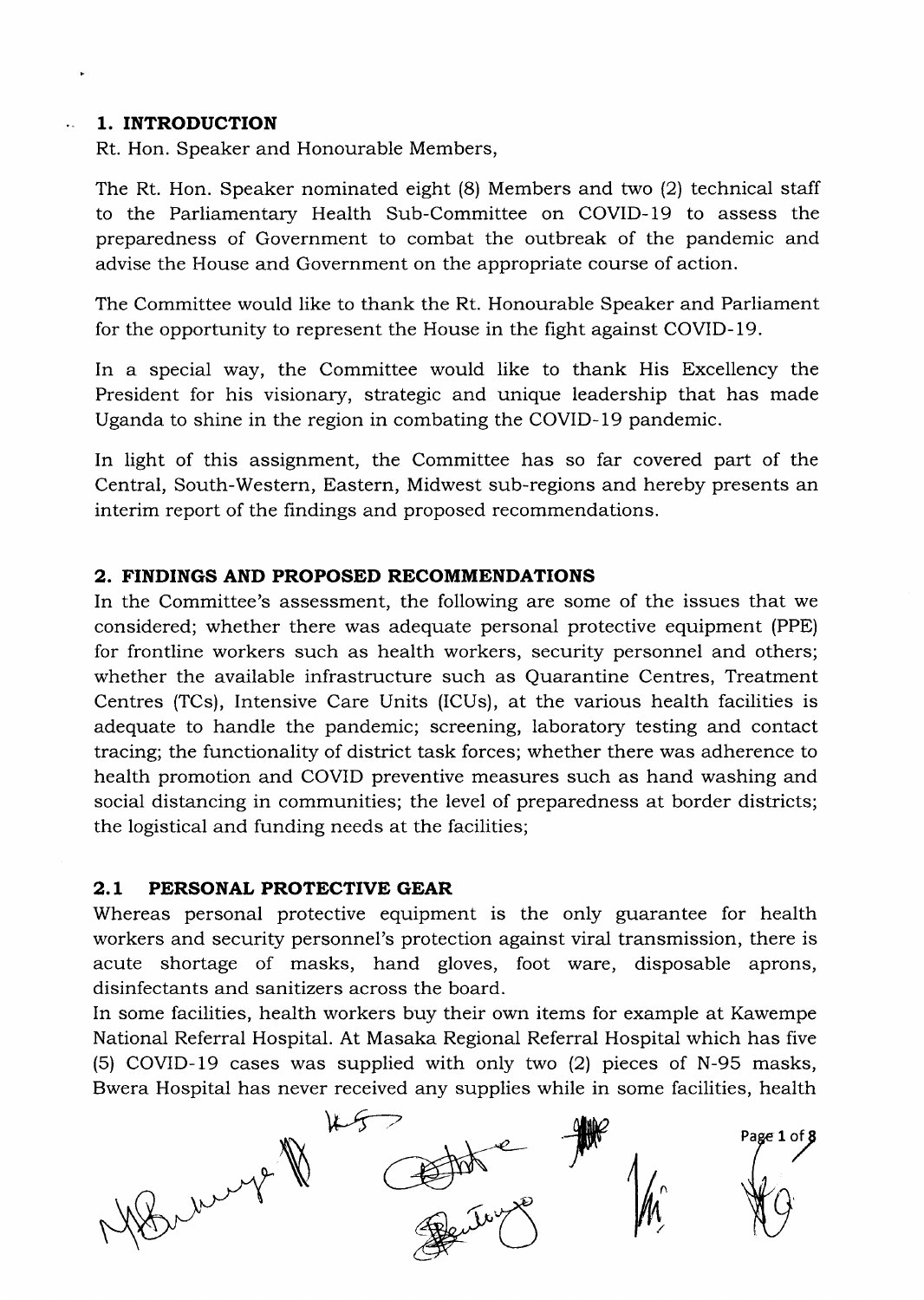workers improvise through recycling of masks for days as supplies have not been received.

# 2.2 INFRASTRUCTURE

# 2.2.1 Quarantine Centres

A11 districts visited have established quarantine centres which are mainly in schools. However, apart from Hoima, other districts are using classrooms and they are not separating the travelers and suspect cases from the people who violate the presidential guidelines. Quarantine centres are acting as both quarantine and detention centres as seen in Busia and Kasese.

There is congestion in the classrooms working as quarantine centres despite the social distancing guidelines which leads acceleration of infections. Both male and female suspects are mixed up in same residences and this will likely lead to unwanted pregnancies, increase in HIV and other Sexually Transmitted Infections (STIs).

The centres iack water, mattresses, access to sanitary facilities and people in quarantine centres buy their own food. None of the quarantine centres had received any material or financial support from the centre.

# 2.1.2 Treatment Centres

Ministry of Health directed Regional Referral Hospitals (RRH) and District General Hospitals (DGH) to establish treatment centres. However, this has been done in only few facilities.

In Kasese, the treatment centre was long established for the management of Ebola outbreaks and was converted into COVID treatment centre therefore there is good preparedness. There is a well- established treatment centre at Fort Portal constructed and managed by development partners. Other districts have only make-shift treatment centres.

# 2.l.3.Intensive Care Units (ICUs|

Apart from Jinja and Mbarara, the rest of the RRHs do not have space for the proposed ten (1O) Intensive Care Unit beds.



Page  $2$  of  $8$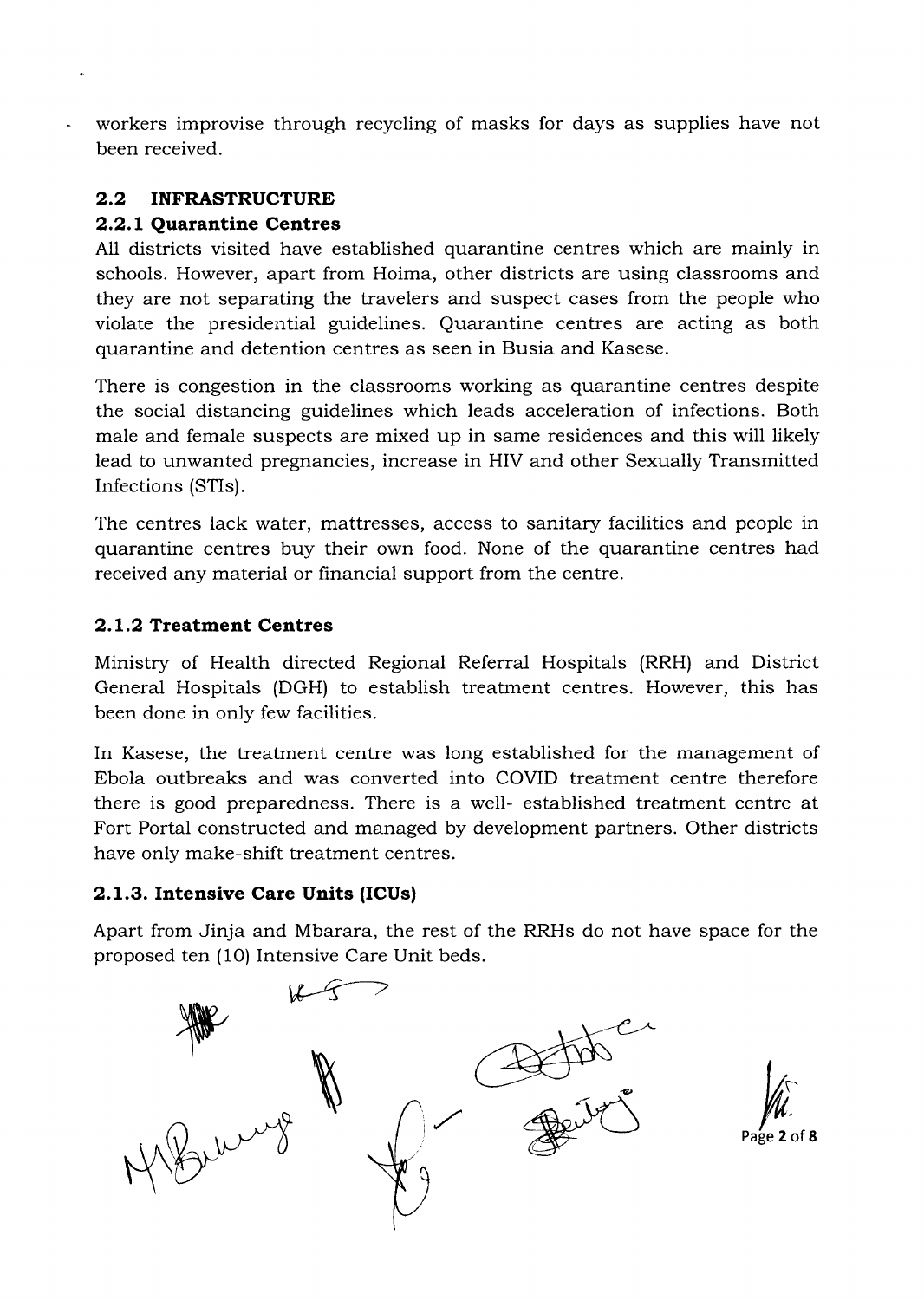#### 2.3. TESTING AND CONTACT TRACING

#### 2.3.l Screening, Laboratory Testing and Contact Tracing

A11 facilities visited had systems in place to screen people. However, most facilities lacked the equipment such as temperatures guns.

Testing for COVID-19 is centralized at Uganda Virus Research Institute with a turnaround time of 24-72 hours yet there is an increasing threat of truck drivers who are allowed to continue with their movements throughout the country before getting the results.

Testing Kits are also in short supply and transportation of the samples is a challenge.

There have been efforts to trace the contacts however, full contact tracing is difficult to achieve.

### 2.4. FUNCTIONALITY OF DISTRICT TASKFORCES

All the districts visited have operational District Taskforces to coordinate response to COVID-19 pandemic.

A11 districts visited have received funds to support the COVID fight. However, due to the contradictory guidelines issued by Ministry of Local Government and Ministry of Finance, some districts are finding difficulties in spending the money.

Whereas Ministry of Finance guided that releases be spent as follows; 50% for allowances, 30% on fuel and 20% on welfare, the Ministry of Local Government guided that facilitation on allowances should not exceed 10%, sub-committees should not exceed 20%, fuel should not exceed 40%, vehicle maintenance should not exceed 20% and the remaining 10% should be utilized on information and communication related activities.

There is confusion of roles in respect to the District Health Officers (DHOs) and Resident District Commissioners (RDCs) especially in the management of quarantine centres. For example in Busia, the DHO was not allowed to access the quarantine centre.

The Presidential directive requiring all the fleet of vehicles in the districts to be under the management of the DHO in most districts has not been implemented

(1 $\frac{1}{2}$ Beth do Page 3 of 8  $M_{\rm \prime}$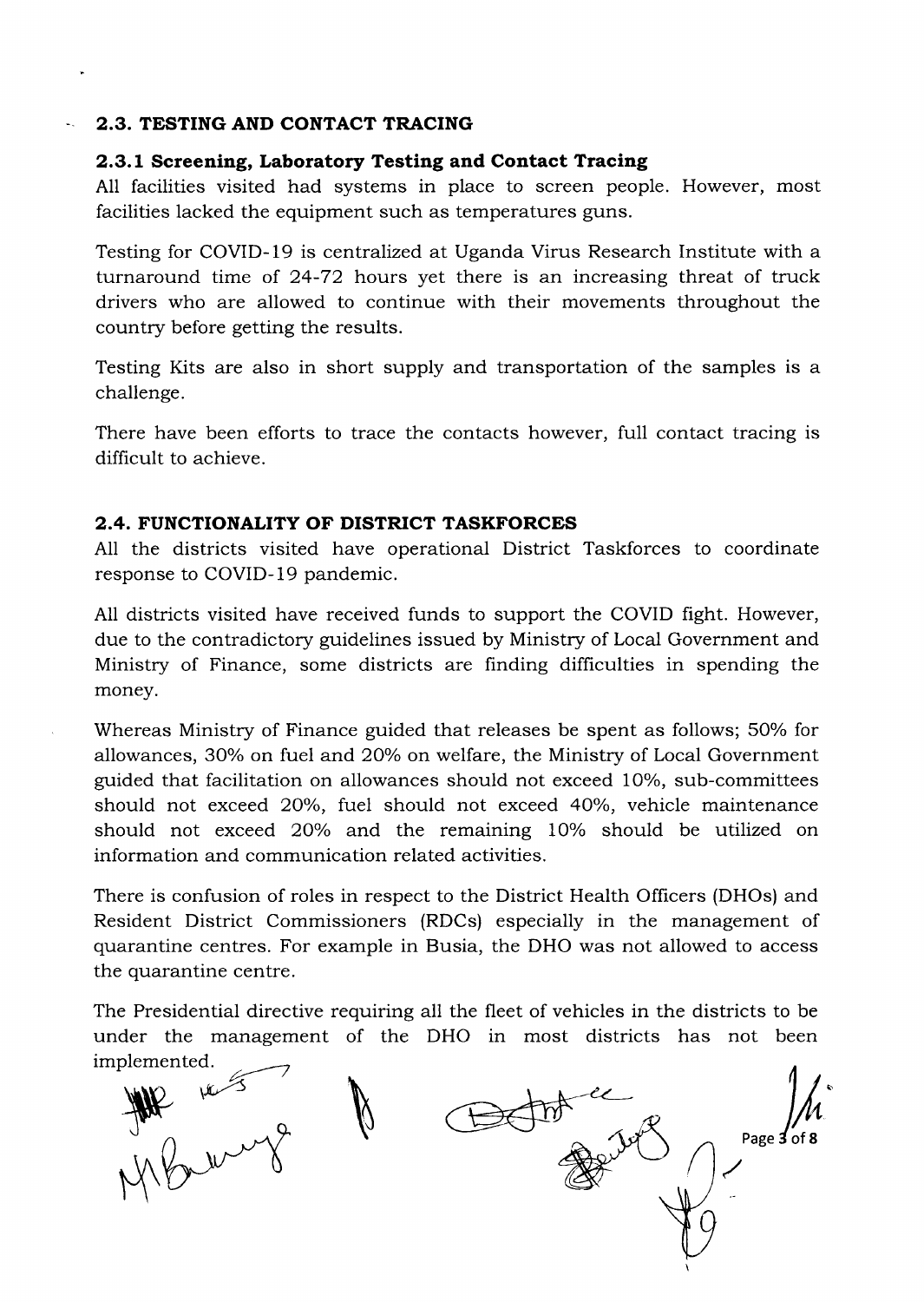There is unclear reporting and communication channels between the District  $\mathbf{w}_\mathbf{a}$  . Task Force and the National Task Force/ Ministry of Health.

In terms of financing, all districts regardless of population, size, location and unique challenges were allocated UGX 165m for COVID for the next three months. This was done regardless of the fact that each district having its own budget according to the prevailing needs. For example, Kasese (popn 1,000,000), was allocated the same amount like Butambala district (popn 108,000).

# 2,5. HEALTH PROMOTION AND PREVENTION

There is general adherence to the prevention and health promotion practices and messages amongst most communities and health facilities visited. Hand washing, social distancing, use of masks, hand sanitizers and disinfectants is observed.

There are initiatives to use public address system in sensitizing the communities through talk shows, community risk communication in many districts. However, in some townships, there is no evidence of social distancing and hand washing. For example in Busia, Kasese and many other trading centres social distancing was not being observed.

### 2.6. BORDER DISTRICTS

Border districts have the biggest challenge in controlling and managing COVID-19 because of the multiple illegal entry points and inter-connectivity of populations. There are inadequate security personnel to manage the long border stretches for example Busia -Malaba- Lwakhakha (76km), Mpondwe in Kasese and Busunga in Bundibugyo).

There were allegations of bribery where security personnel are given money to allow people enter the country illegally which is likely to increase the infection from neighbouring countries.

### 2.7. HUMAN RESOURCE AND WELFARE

Much as Ministry of Health was given money to recruit staff, save for Jinja and Mbale RRHs, the recruited staff are not yet deployed meaning that the existing staff is stretched. Most facilities have re-deployed staff from different

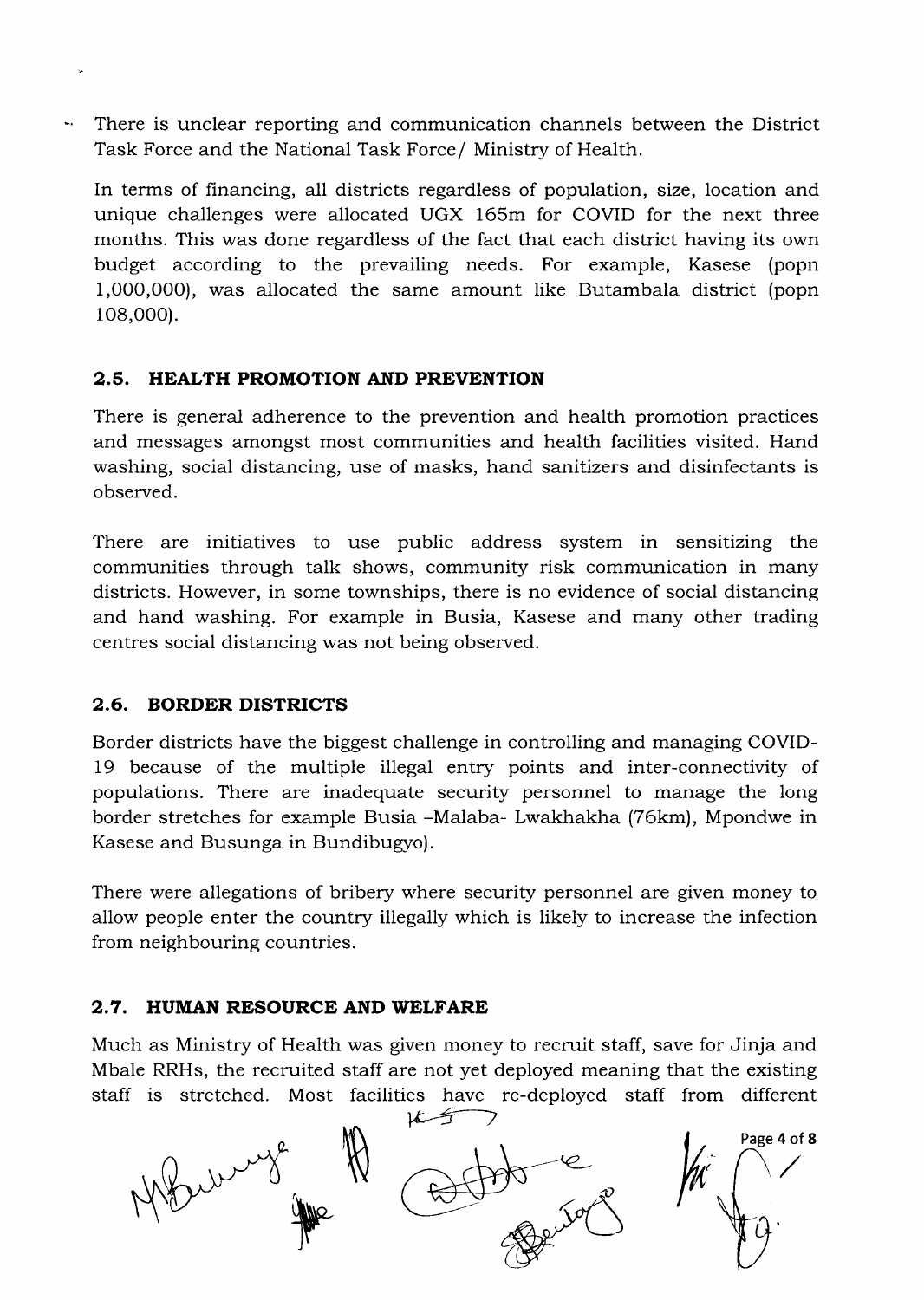departments of their units to specifically manage COVID -19 in some health facilities. This has worsened health service delivery at the lower health facilities.

Due to lockdown restrictions, health workers find it difficult to get to their work stations yet there is no accommodation at the facilities.

Despite Parliament approving UGX 80,000 per person per day as risk allowance, most Health Workers and security personnel at the forefront of handling COVID-19 related issues have not received their allowances to date.

The general attendance to patients with the different non-COVID conditions such as HIV, pregnancy, immunization, Non-Communicable Diseases among others has significantly dropped in facilities visited.

# 2.8. PROVISION OF FOOD FOR THE VULNERABLE

While the Committee was moving in different districts, it was evident that there was a general outcry for food relief from the population to the extent of surrounding the Parliamentary bus expecting to be given food. This was corroborated with information from members of the district task force

# Rt. Hon. Speaker and Hon. Members, recall that Parliament appropriated UGX 94bn to the health sector with a recurrent expenditure of UGX Sobn and Capital Development of UGX 44bn. The sector has also received USD 15M from World Bank and USD 5M from Global Fund amongst other sources.

Also for the COVID response, Parliament appropriated UGX 30bn for UPDF, UGX 38bn for Police, Uganda Prison Services UGX 4bn, UGX 1.8bn for ISO, UGX 46Om for ESO and UGX 1.7bn for Cittzens and Immigration (totaling UGX 77bn).

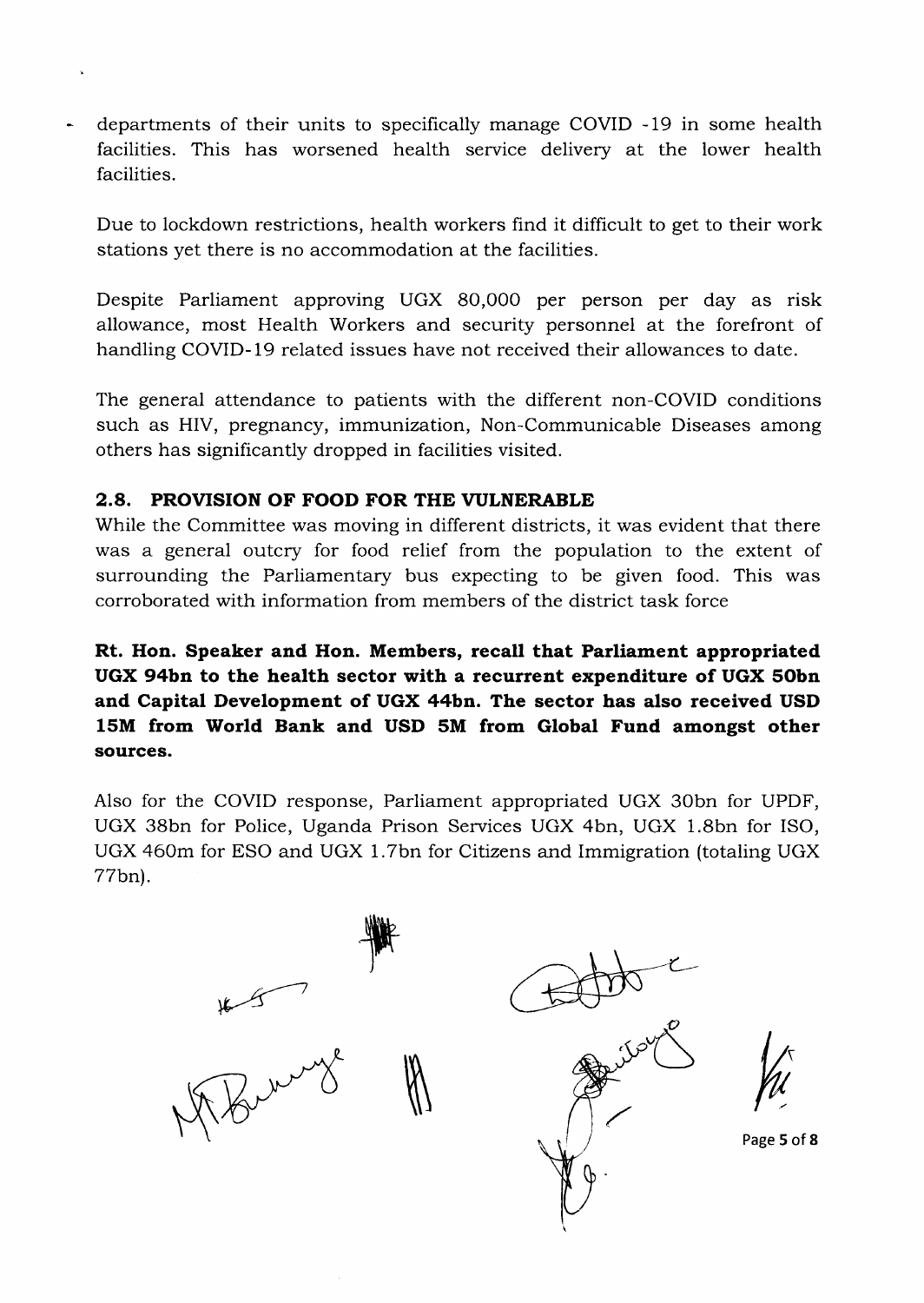#### 3. RECOMMENDATIONS

The Committee therefore recommends that:-

- (i) Ministry of Health should immediately supply health facilities both private and public with adequate personal protective equipment.
- (ii) All security personnel involved in the COVID-l9 response should be immediately provided with protective gear.
- (iii)The Ministry of Health should issue clear guidelines and Standard Operating Procedures for Quarantine Centres.
- (iv)The Ministry of Health should immediately release financial resources to manage quarantine centres
- (v) Security should desist from using quarantine centres as detention centres.
- (vi)Ministry of Health should establish field laboratories for testing COVID-19 at the border points in the short term and at Regional Referral Hospitals in the medium term.
- (vii) The Scientific Adhoc Committee of the National Task Porce should fasttrack the approval of use of rapid testing kits in the testing of COVID- 19
- (viii) Whereas Government has done well with health promotion using electronic and print media, there is need for continuous sensitization and deepening of messages into the rural areas using the local leaders and Village Health Teams with Information Education and Communication materials translated in local languages.
- (ix)There is need for increased sensitization and risk communication within border communities.
- (x) Border and vast districts should be given priority in allocation of vehicles and other resources for the COVID- 19 response.
- (xi)Funding for districts should be based on the size, population and uniqueness of the area.
- (xii) There should be adequate security deployment to assist in enforcing directives on cross border movements
- (xiii) Health workers and security personnel should be adequately facilitated using funds as approved by Parliament
- (xiv) Food and other items donated at national level should trickle down to the districts.
- (xv) In the long term, government should construct accommodation for health workers at the facilities.
- (xvi) A11 districts should adhere to the Presidential directive of bringing all district vehicles into one pool under the management of the District Health Officers.



 $\pi$  to  $\pi$  the ce  $\int_{1}^{\infty}$  $k$ f

 $\int_{0}^{\text{Page 6 of 8}}$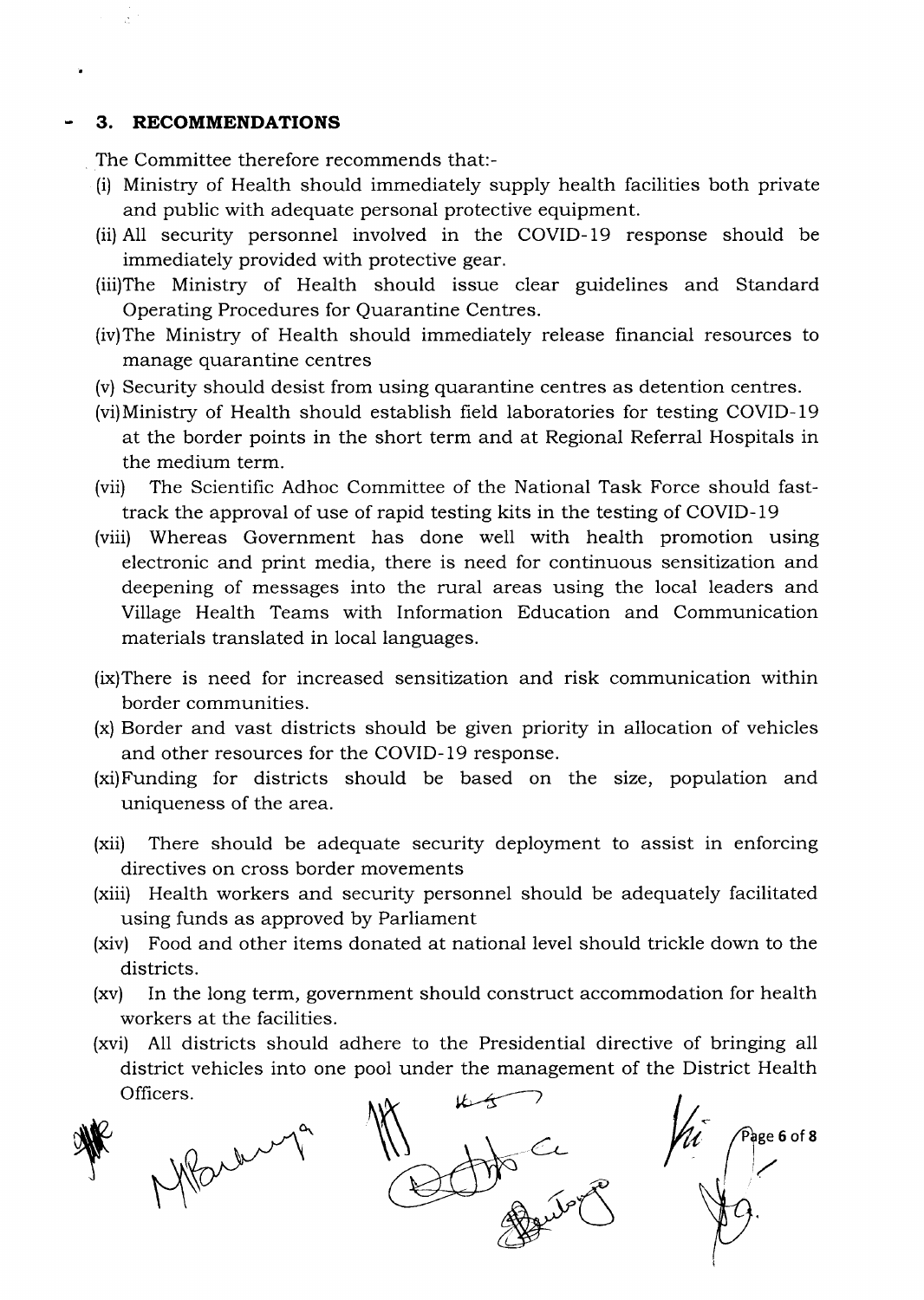(xvii) In the long term RRHs should have permanent treatment centres for such pandemics.

#### **CONCLUSION**

Finally Rt. Honourable Speaker, all the monies allocated for COVID-l9 to all sectors at all levels should be strictly followed up.

I beg to submit.

British R **ry the decision of the decision of the decision of the decision of the decision of the decision of the decision of the decision of the decision of the decision of the decision of the decision of the decision of the decisi** Yù. h NBring

Page 7 of 8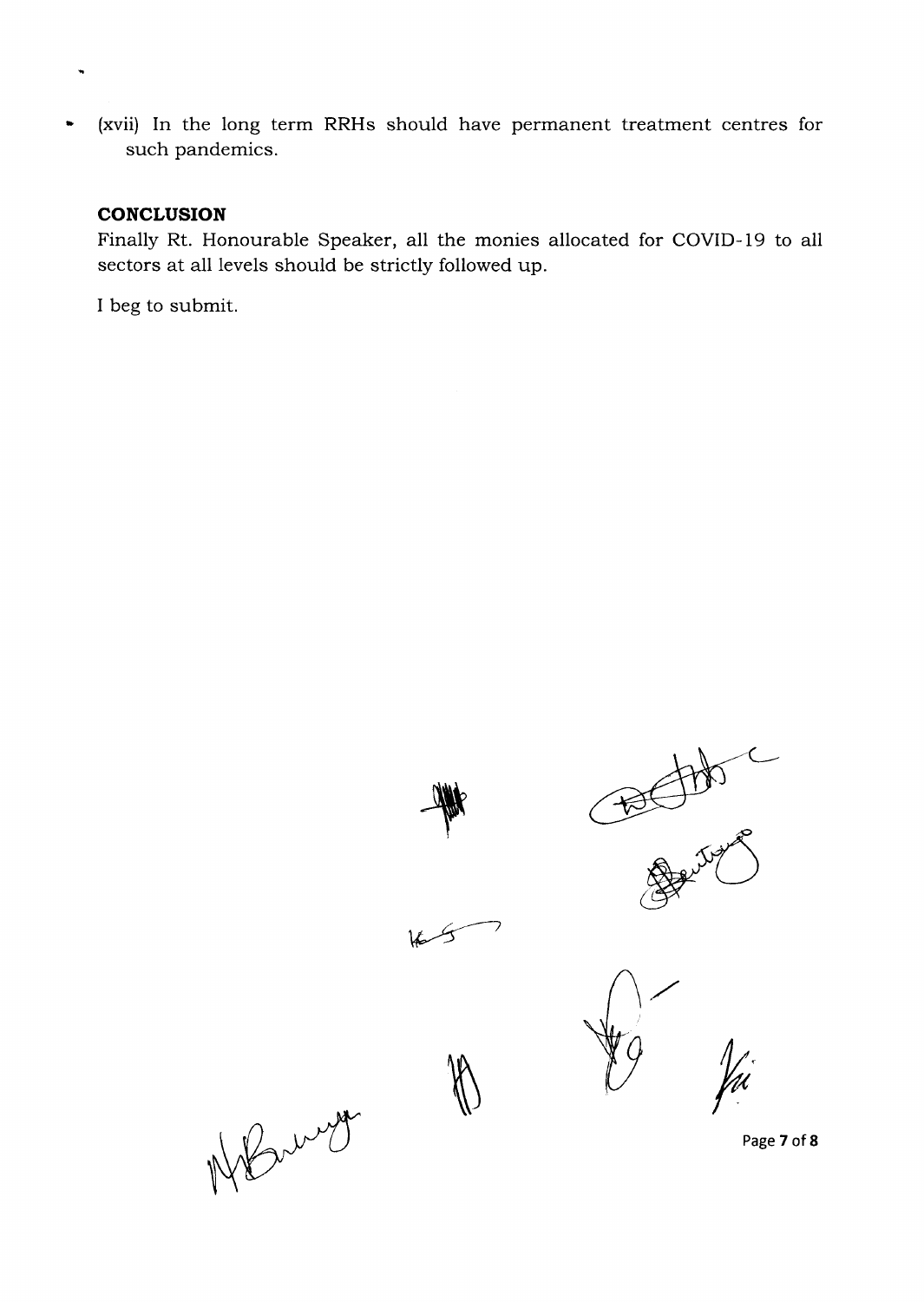# <sup>#</sup> MEMBERSHIP OF THE HEALTH SUB-COMMITTEE ON COVID-19

| <b>NO</b>      | <b>NAME</b>                                | <b>CONSTITUENCY</b>  | <b>SIGNATURE</b> |
|----------------|--------------------------------------------|----------------------|------------------|
| $\mathbf{1}$   | Hon. Bukenya Iga Michael-<br>Chairperson   | <b>Bukuya County</b> |                  |
| $\overline{2}$ | Hon. Baguma Spellanza- Vice<br>Chairperson | DWR Kyenjojo         |                  |
| 3              | Hon. Ssembatya Edward Ndawula              | Katikamu South       |                  |
| 4              | Hon. Lyomoki Sam                           | Workers Rep          | nesure.          |
| 5              | Hon. Rwakimari Beatrice                    | DWR Ntungamo         | illis            |
| 6              | Hon. Ssentongo Robina Nakasirye            | DWR Kyotera          |                  |
| $\overline{7}$ | Hon. Baseke Fred                           | Ntenjeru South       |                  |
| 8              | Hon. Kinobere Herbert                      | Kibuku County        |                  |

 $\frac{1}{2}$  $\hat{\mathbf{v}}_t$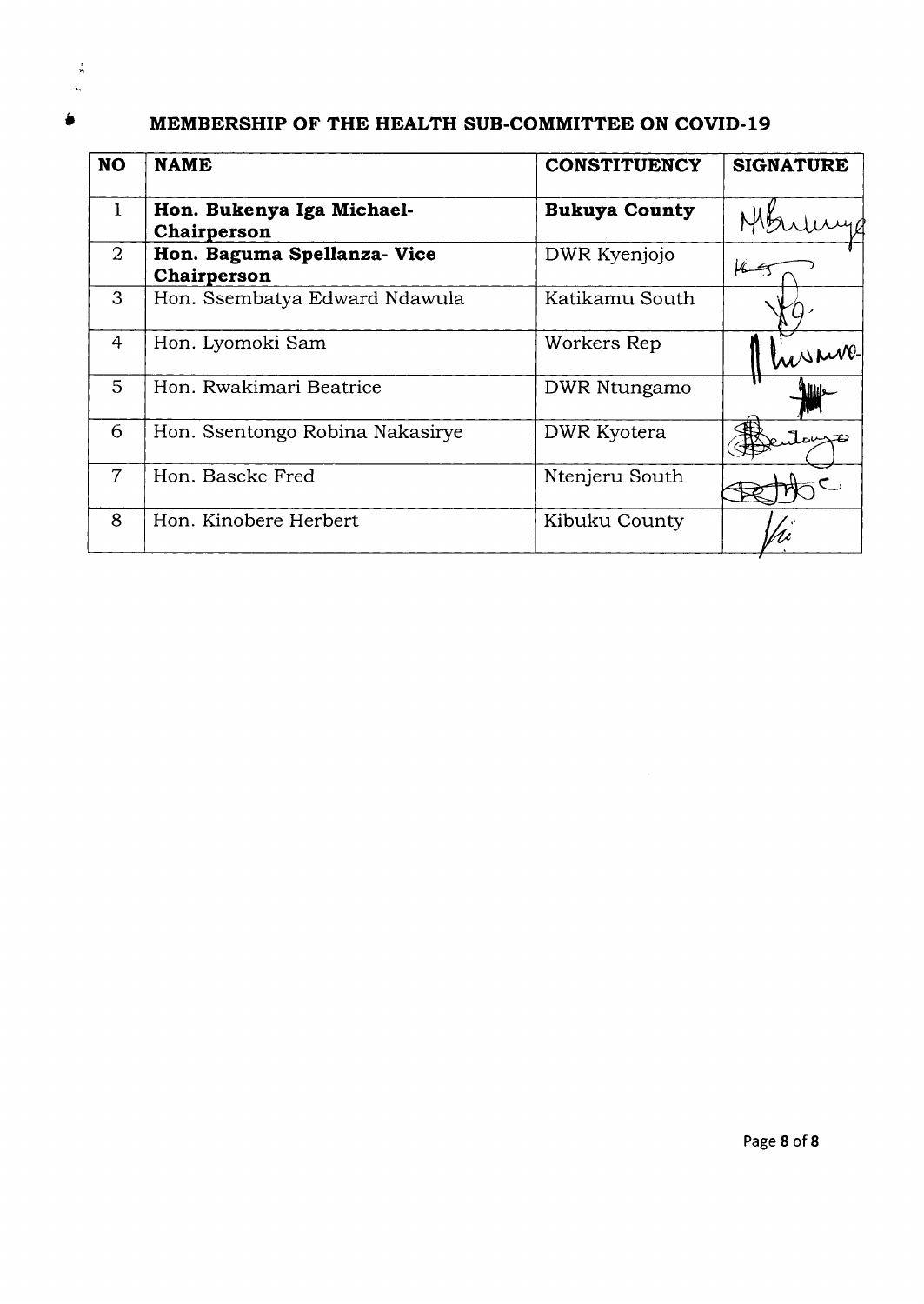$Am.\top$ Fax **Telephone** Email Website : 256 41 4707 000 | 256 41 4232 o95 t 256 41 423O 163 :256 41 4143 023 :256 41 4341 286 : finance@finance.go.ue : www.finance.go.ug



Ministry of Financc, Planning & Economic Dcvclopment Plot 2-12, Apollo Kaggwa Road P.O. Box 8147 Kampala UCANDA

lu any correspondence on this subject please quote: No. BPD 86/268/05

l4th April, 2020

All Local Government Accounting Officers

## WARRANTING OF QUARTER FOUR (Q4) EXPENDITURE LIMITS FOR LOCAL GOVERNMENTS FOR FY 2019/20

Reference is made to my circular ref: MET. 50/268/01 dated 8<sup>th</sup> April 2020, communicating the Quarter Four Expenditure Limits for wage, Non-Wage, Development, and Local Revenue.

In line with the above circular, the expenditure limits for Wage, Non-Wage, Development, Pension and Gratuity are already uploaded on the Integrated Financial Management System (IFMS). Additionally, the expenditure limits for Local Revenue for Quarter 4 FY 2019/20 have been loaded in line with the breakdown provided by your respective Local Governments, and the categorization of the approved budgets for FY 2019/20.

You are therefore required to immediately embark on warranting the above funds to avoid retuming unspent balances at the end of the Financial Year to the Consolidated Fund. The warranting exercise during this quarter should be completed by Monday, 20th April 2020, to ensure timely payment of salarics, Pension, Gratuity and all pending payments for service providers within your respective Local Govemments. Officers in this Ministry are required to ensure that all submitted warrants are reviewed by Friday,  $24<sup>th</sup>$  April 2020.

Please note that, the above limits included Ushs 165,530,299 supplementary that was provided for combating the Covid-19 pandemic for each District Local Government. In line with the guidance from the Health Sector, these funds should be warranted under the Health Department as follows;

- $= 50\%$  for 211103, Allowances
- <sup>9</sup> 30% for 227004, Fuel and Lubricants,
- \* 20% for 221009, Welfare and Entertainment.